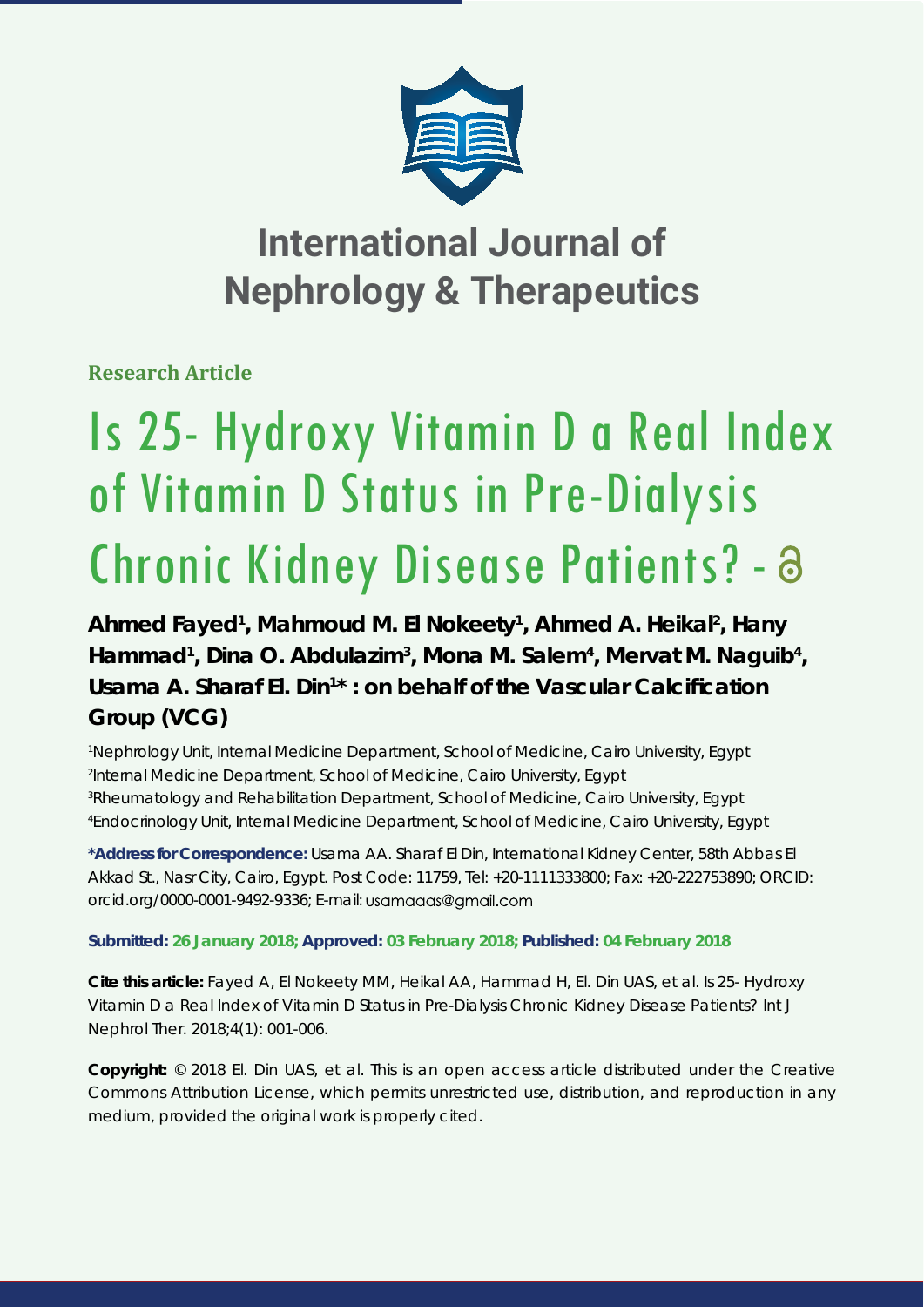## **ABSTRACT**

Background: The prevalence of vitamin D deficiency among chronic kidney disease (CKD) patients is high worldwide. Diagnosis of vitamin D status is based on the estimation of serum 25-hydroxy vitamin D (25 OH D) level.

**Objective:** We looked for the different determinants of serum 25 OH D among pre-dialysis stage 3-5 CKD patients.

**Patients and Methods:** 1624 stage 3-5 CKD adults (689 male and 935 female) were selected beside 200 normal control subjects. Patients and control subjects were tested for Body Mass Index (BMI), Serum Urea Nitrogen (BUN), Creatinine, Calcium (Ca), Phosphorus (P), Parathormone (PTH), 25 OH vit D, albumin, and Uric Acid (UA), urine Albumin/Creatinine Ratio (ACR), and estimated Glomerular Filtration Rate (eGFR). Beside all these parameters we studied serum fibroblast growth factor-23 (FGF23) in further 100 CKD cases.

**Results:** Optimal level of vitamin D is encountered in 1.4% of CKD patients' vs 52% of the control. 1107 (68.2%) of CKD patients vs 23 (11.5%) of the control group had serum 25(OH) vit D ≤ 20 ng/mL (mean ± S.D = 16.8 ± 5.8 vs 37.3±7.6 ng/mL for CKD vs control group respectively,  $P < 0.001$ ). There is a significant positive correlation between serum 25(OH) vit D and serum Ca ( $r = 0.299$ ,  $P < 0.001$ ), and significant negative correlation between serum 25 OH vit D on one hand, and serum P, PTH, UA, and urine ACR on the other ( $r = -0.46$ , -0.69, -0.73, and -0.8 respectively,  $P < 0.001$ ). On the other hand, BMI, age and FGF-23 did not have significant correlation with 25 OH vit D. Multivariate linear regression model confirmed these significant associations.

**Conclusion:** Low serum 25 OH vit D is very common among CKD patients. Serum P, UA, and urine ACR are the most important determinants of serum 25(OH) vit D. These results might cast a doubt on the significance of serum 25 OH vit D as diagnostic measure of vitamin D status among pre-dialysis CKD patients.

Keywords: CKD; Vitamin D deficiency; MBD; Uric acid; Parathormone; Urine albumin excretion; FGF23.

## **INTRODUCTION**

Beside the pivotal role in calcium and phosphate metabolism, Vitamin D plays an important mechanism in musculoskeletal development and health [1]. Vitamin D deficiency has an impact on different body systems beside the musculoskeletal system. The hepatic 25-hydroxylase enzyme (CYP2R1) converts vitamin D to 25 OH vit D. So far, estimation of serum 25 OH vit D is considered the appropriate diagnostic test for vitamin D status. The normal level is above 30 ng/mL, while a level below 20 ng/mL is considered as vitamin D deficiency [2]. The consequences of vitamin D deficiency include increased risks of cardiovascular, neoplastic, infectious, metabolic, and autoimmune diseases. Vitamin D deficiency is also incriminated in the progression of CKD [3,4]. CKD patients have impaired renal 1-α hydroxylase (CYP27B1) activity with a consequent decrease in the rate of conversion of  $25(OH)D$  to calcitriol [2]. This can lead to secondary hyperparathyroidism (2ry HPT). Superimposed deficiency of 25 OH vit D may aggravate 2ry hyperparathyroidism. Calcitriol level should not be used to diagnose vitamin D deficiency as it can lead to erroneous interpretations of vitamin D status. Calcitriol levels are usually normal or even elevated in vitamin D deficiency patients as a result of elevated PTH levels [2]. This observed discrepancy between serum 25 OH vit D and serum calcitriol among CKD patients [2] should cast doubt about the value of 25 OH D as a real indicator of vitamin D deficiency.

Different factors have been suggested as causes of increased prevalence and severity of low 25 OH vit D among CKD patients, namely, anorexia, dietary restriction, diabetes and increased body mass index [5].

## **PATIENTS AND METHODS**

1624 (688 male and 936 female) CKD patients were initially included in this study. Their ages ranged between 18 and 55 years. The underlying etiology of the renal disease is summarized in table 1. According to KDOQI CKD staging, 271 (16.7%) were in stage 3, 1290 (79.4%) were in stage 4 and 63 (3.9%) were in stage 5. For comparative purposes, 200 normal control subjects were included. Recruitment of these patients spent 18 months. Further 100 CKD patients (57 male

and 43 female) were later studied to highlight if there's a role of FGF-23 in the observed association of serum P with 25 OH vit D.

All CKD subjects were newly diagnosed cases. They were individually interviewed for history taking, clinical examination, and a written consent was obtained from every candidate after discussing the mission of the study. Recruited candidates were clinically examined and a blood sample and urine sample were collected for laboratory assessment of the different studied parameters. Intact PTH level was determined by enzyme-amplified sensitivity immunoassay (Roche Diagnostics, IN, USA). 25 OH vit D was assessed using HPLC [6]. eGFR was measured using MDRD equation [7]. Intact FGF23 was determined using a two-site  $(NH<sub>2</sub>$ -terminal/C-terminal) enzyme-linked immunosorbent assay (Immutopics, CA, USA). As recommended by manufacturer, samples were collected in the morning after 12 h fasting. The collected samples were centrifuged, and the plasma was separated from the cells. Samples were assayed immediately or stored at −70 °C or below.

Microsoft computer statistics package was used for data analysis. Data were summarized as a mean and standard deviation. Comparison between groups was evaluated using Student's t-test. Correlation coefficient between different parameters of mineral metabolism and kidney function tests was also performed. Multivariate regression analysis was performed looking for the predictors of 25 OH vit D.

### **RESULTS**

Results are summarized in tables 1-8 and figure 1-4. Table 1 summarizes the etiology of renal disease among this group. 1602 of the 1624 patients (98.6%) had suboptimal levels of 25 (OH) vit  $D$  (<30 ng/ml). The CKD group was subdivided based on serum 25 OH vit

| Table 1: Etiology of CKD. |             |                                                                                 |            |  |  |
|---------------------------|-------------|---------------------------------------------------------------------------------|------------|--|--|
| <b>Etiology</b>           | No. (%)     | Etiology                                                                        | No. (%)    |  |  |
| Diabetes mellitus         | 527 (32.5%) | Systemic hypertension                                                           | 379 (23.3) |  |  |
|                           |             | Chronic Interstitial nephritis 287 (17.6%) Chronic glomerulonephritis 56 (3.4%) |            |  |  |
| Obstructive uropathy      | 158 (9.8%)  | Polycystic Kidney                                                               | 82 (5%)    |  |  |
| Reflux nephropathy        | $39(2.4\%)$ | Hereditary nephropathy                                                          | 14(0.86%)  |  |  |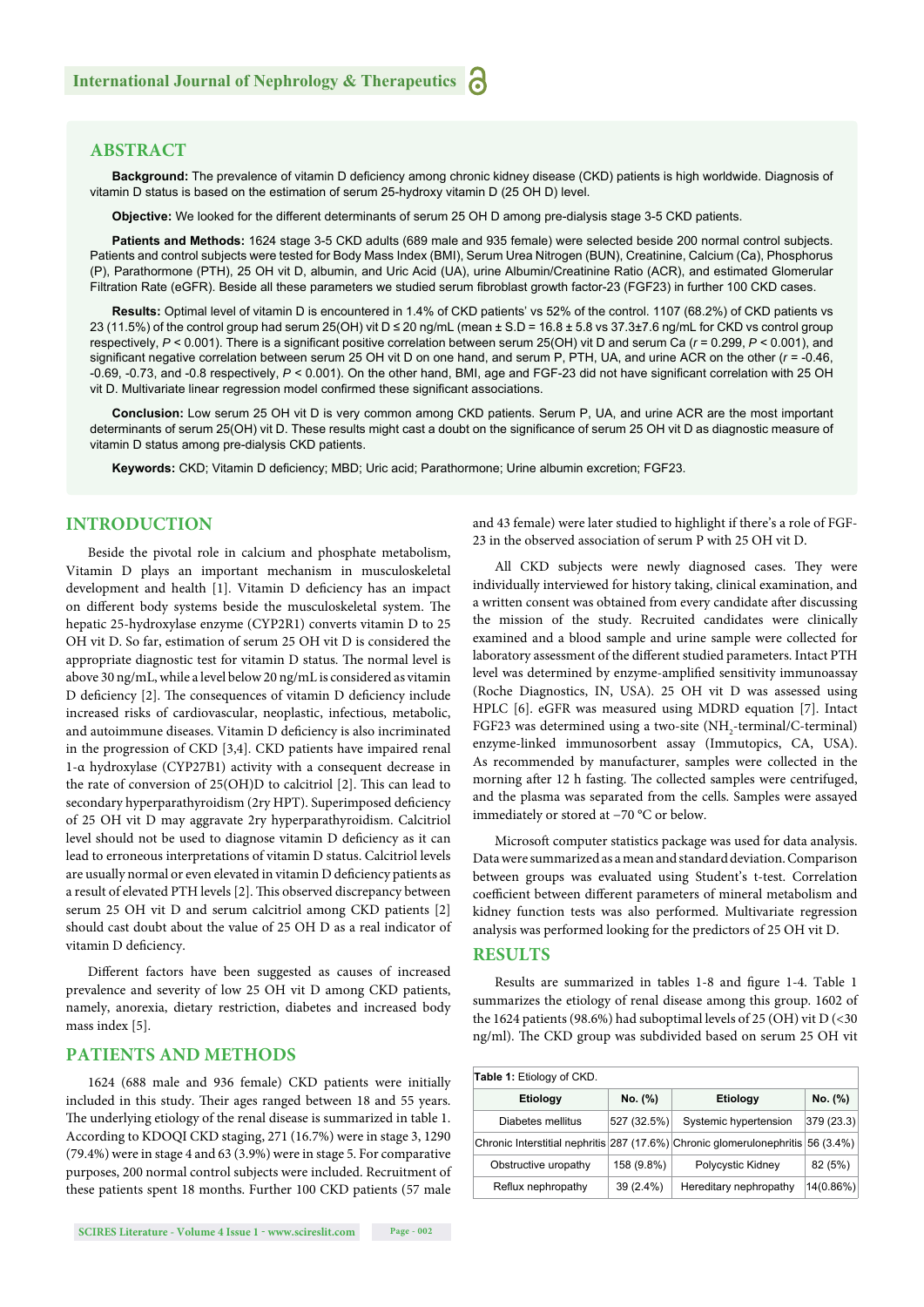#### **International Journal of Nephrology & Therapeutics** 6

D into 4 subgroups. There was no difference between these 4 groups regarding male/female distribution or presence vs absence of diabetes (Table 3). A similar insignificant difference was observed between normal weight and overweight patients and between diabetic versus non-diabetic patients. In addition, there is no significant difference in between these subgroups in patients' age, body mass index, blood urea nitrogen, serum creatinine, serum albumin, and estimated glomerular filtration rate (Table 4). On the other hand, there was a significant difference in serum Ca, P, PTH, UA and urine ACR (Table 4).

Correlation studies showed significant positive association between serum 25 OH vit D on one hand and serum albumin and Ca

| <b>Table 2: Patient versus control groups.</b> |                                          |                                      |         |  |  |
|------------------------------------------------|------------------------------------------|--------------------------------------|---------|--|--|
| <b>Parameter</b>                               | <b>CKD</b> group<br>(1624)<br>Mean± S.D. | Control group<br>(200)<br>Meant S.D. | P value |  |  |
| Age (years)                                    | $28 \pm 8.75$                            | $29 \pm 7.06$                        | $N$ S   |  |  |
| BMI (kg/m <sup>2</sup> )                       | $23.5 + 2.71$                            | $25.6 \pm 2.09$                      | < 0.01  |  |  |
| BUN (mg/dL)                                    | $19 + 3.91$                              | $10.2 + 1.85$                        | < 0.001 |  |  |
| Serum Creatinine (mg/dL)                       | $2.9 \pm 0.57$                           | $0.8 + 0.09$                         | < 0.001 |  |  |
| Serum Albumin (g/dL)                           | $3.5 \pm 0.13$                           |                                      |         |  |  |
| eGFR ( $mL/min/1.73m2$ )                       | $22.7 + 6.66$                            | $88 \pm 12.3$                        | < 0.001 |  |  |
| Serum Calcium (mg/dL)                          | $8 + 0.28$                               | $8.5 \pm 0.27$                       | < 0.02  |  |  |
| Serum Phosphorus (mg/dL)                       | $4.3 \pm 0.64$                           | $36 + 047$                           | < 0.001 |  |  |
| Serum PTH (pg/mL)                              | 77.8±14.04                               | $45.6 \pm 1.34$                      | < 0.001 |  |  |
| Serum 25 (OH) Vitamin D<br>(ng/mL)             | $16.8 \pm 5.8$                           | $37.3 \pm 7.6$                       | < 0.001 |  |  |
| Serum Uric acid (mg/dL)                        | $4.9 \pm 1.13$                           | $4.2 \pm 0.48$                       | < 0.001 |  |  |
| Urine ACR (mg/g)                               | $22.4 \pm 20.49$                         | $12 \pm 3.4$                         | < 0.001 |  |  |

CKD= Chronic Kidney Disease; BMI= Body Mass Index; BUN= Blood Urea Nitrogen; eGFR=Estimated Glomerular Filtration

Rate; PTH= Parathyroid Hormone; ACR= Albumin/ Creatinine Ratio

| Table 3: Analysis of subgroups according to gender and diabetic state. |             |             |                                                    |                 |      |
|------------------------------------------------------------------------|-------------|-------------|----------------------------------------------------|-----------------|------|
|                                                                        |             |             | Subgroups according to serum 25 OH vitamin D       |                 |      |
| <b>Parameter</b>                                                       |             |             | $\le$ 10 ng/mL 10- $\le$ 20ng/ml 20- $\le$ 30ng/ml | $\geq$ 30 ng/mL | P    |
|                                                                        | $(n = 203)$ | $(n = 884)$ | $(n = 515)$                                        | $(n = 22)$      |      |
| Male/female                                                            | 84/119      | 368/516     | 227/288                                            | 9/13            | N.S. |
| Diabetic/non<br>diabetic                                               | 58/145      | 296/588     | 169/346                                            | 4/18            | N.S  |

, and significant negative association with age, BUN, P, PTH, UA and urine ACR on the other hand (Table 5). On multivariate regression analysis, positive predictors of 25 OH vit D were serum alb and Ca and negative predictors included serum P, PTH, UA and urine ACR (Table 6).

In a trial to find out an explanation for the negative association between serum P and 25 OH vit D, further 100 CKD patients were recruited in order to study the impact of FGF23 on serum 25 OH vit D. Statistical studies in this new group confirmed the negative association between serum P and 25 OH D but failed to disclose a significant association between FGF23 and serum 25 OH vit D (Table 8).

## **DISCUSSION**

Vitamin D plays a central role in calcium homeostasis and maintaining bone health. A serum level of  $25$  (OH) vit D of  $> 30$ ng/mL is required to maximize the beneficial effects of vitamin D for health [8]. 98.6% of the CKD patients in the current study have suboptimal levels of 25 (OH) vit D. This figure was never met within the literature. When the prevalence of vitamin D deficiency was studied in sunny Louisiana, 77% had suboptimal levels of 25 (OH) vit D [9]. When a similar study was done in Italy, a more sunny country compared to Louisiana, only 39.6% of the studied CKD patients were considered vitamin D-insufficient [10]. The etiology of vitamin insufficiency among normal healthy subjects includes inadequate exposure to sun and poor fortification of food with vitamin D [11]. Additional factors were accused as causes of increased prevalence and severity of vitamin D insufficiency among CKD patients. These factors include anorexia, dietary restriction [5], old age [11-13], increased body weight [13,14], and diabetic status [9,13,15,16]. However, the association between these different factors and serum level of 25 (OH) vit D is not consistent. Many studies failed to find an association between vitamin D status and age, body mass index, urine albumin excretion or eGFR. In the present study, we did not encounter significant association between vitamin D status, on one hand, and either age, body mass index, or e GFR on the other.

It seems that the climate has no role on serum 25 OH vit D among Egyptian CKD patients. For culture and religious reasons, most of the Egyptian adult females lack adequate exposure to the sun. However, statistical analysis failed to encounter any appreciable difference in serum 25 OH vit D between male and female CKD patients.

| Table 4: Comparison of different quantitative parameters between the 4 subgroups.                                                                    |                 |                 |                                              |                 |         |         |
|------------------------------------------------------------------------------------------------------------------------------------------------------|-----------------|-----------------|----------------------------------------------|-----------------|---------|---------|
|                                                                                                                                                      |                 |                 | Subgroups according to serum 25 OH vitamin D |                 |         |         |
| <b>Parameter</b>                                                                                                                                     | $<$ 10 ng/mL    | $10 - 20$ ng/ml | 20-<30ng/ml                                  | $\geq$ 30 ng/mL | F-value | P       |
| Age (years)                                                                                                                                          | $29 \pm 8.74$   | $28 \pm 8.89$   | $27 \pm 8,48$                                | $33 \pm 8.52$   | 1.51    | 0.21    |
| BMI (kg/m <sup>2</sup> )                                                                                                                             | $24 \pm 2.76$   | $23.25 \pm 2.7$ | $23.5 \pm 2.73$                              | $24 \pm 2.6$    | 0.39    | 0.76    |
| BUN (mg/dL)                                                                                                                                          | $19 \pm 4.17$   | $19 \pm 3.81$   | $18 \pm 4.02$                                | $17.5 \pm 3.26$ | 1.94    | 0.12    |
| S. creat. (mg/dL)                                                                                                                                    | $2.8 \pm 0.57$  | $2.9 \pm 0.57$  | $2.9 \pm 0.56$                               | $2.8 \pm 0.56$  | 0.84    | 0.47    |
| S.albumin (g/dL)                                                                                                                                     | $3.5 \pm 0.13$  | $3.5 \pm 0.13$  | $3.5 \pm 0.13$                               | $3.5 \pm 0.14$  | 1.60    | 0.19    |
| eGFR (ml/min/1.73 m <sup>2</sup> )                                                                                                                   | $22.7 \pm 6.81$ | $22.5 \pm 6.82$ | $22.8 \pm 6.37$                              | $22.9 \pm 5.86$ | 34.84   | < 0.001 |
| S. Ca (mg/dL)                                                                                                                                        | $7.8 \pm 0.28$  | $8.0 \pm 0.29$  | $8.2 \pm 0.22$                               | $8.4 \pm 0.01$  | 62.6    | < 0.001 |
| S. P. (mg/dL)                                                                                                                                        | $5.2 \pm 0.41$  | $4.5 \pm 0.66$  | $4 \pm 0.44$                                 | $4.4 \pm 0.01$  | 179.2   | < 0.001 |
| S. PTH (pq/mL)                                                                                                                                       | $84.3 \pm 5.71$ | $82 \pm 10.2$   | $63 \pm 10.3$                                | $55 \pm 0.01$   | 505     | < 0.001 |
| 25 OH vit D (ng/mL)                                                                                                                                  | $9.0 \pm 0.53$  | $12.5 \pm 3.29$ | $22 \pm 2.14$                                | $32 \pm 0.01$   | 2110    | < 0.001 |
| Urine ACR (mg/g)                                                                                                                                     | $53.7 \pm 7.22$ | $30 \pm 19.22$  | $8.7 \pm 3.11$                               | $10.9 \pm 0.01$ | 613.6   | < 0.001 |
| S. UA (mg/dL)                                                                                                                                        | $6.9 \pm 0.33$  | $5.3 \pm 1.06$  | $4.5 \pm 0.44$                               | $4.5 \pm 0.01$  | 545.3   | < 0.001 |
| BMI = Body Mass Index; BUN= Blood Urea Nitrogen; S. creat.= Serum Creatinine; eGFR= Estimated Glomerular Filtration Rate; Ca= Calcium; P=Phosphorus; |                 |                 |                                              |                 |         |         |

PTH=Parathyroid Hormone; 25 OH vit D= 25 hydroxy vitamin D; ACR= albumin/ Creatinine Ratio; UA=Uric Acid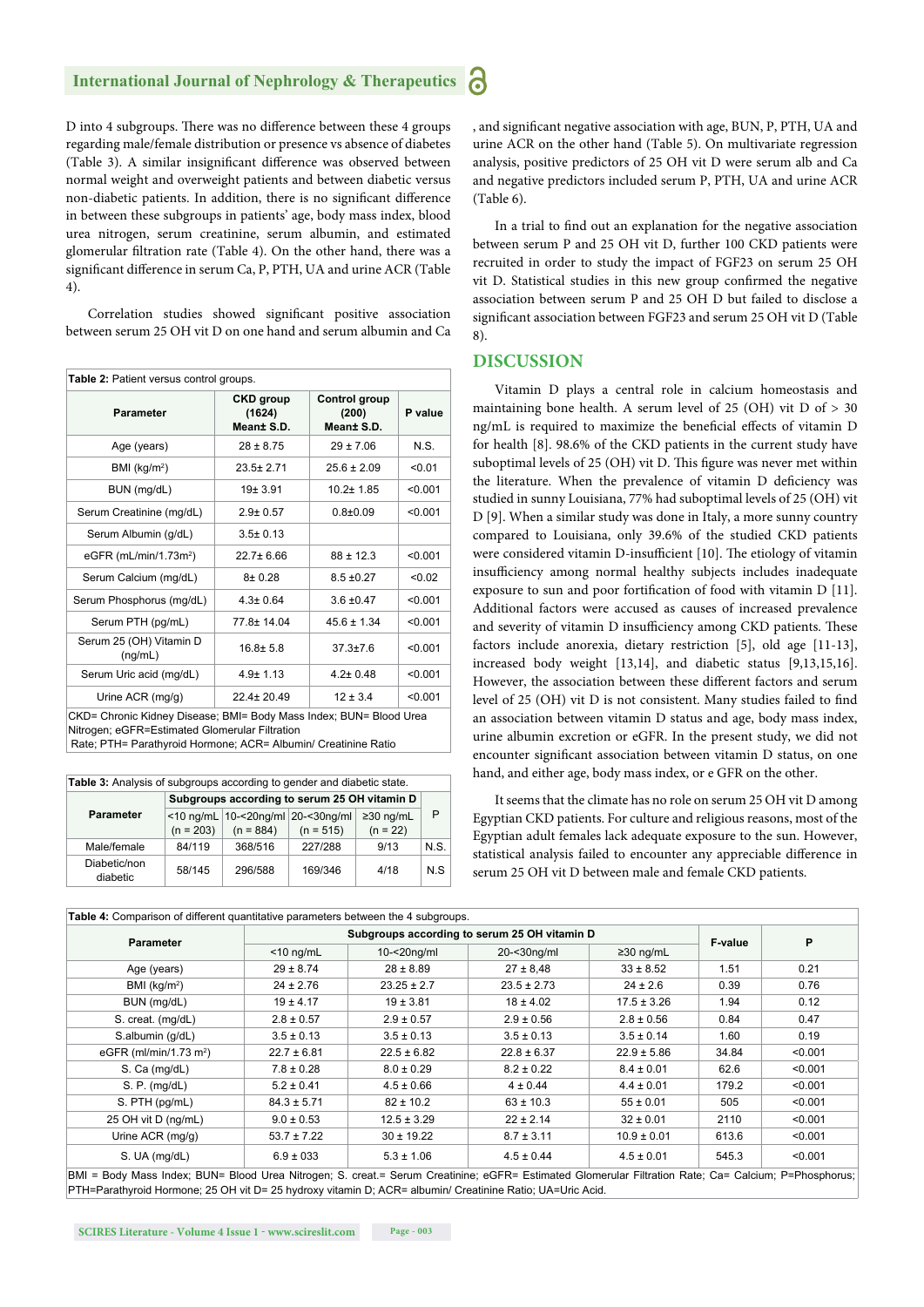#### **International Journal of Nephrology & Therapeutics** 6

The current study discloses a highly significant association between serum 25 OH D and serum Ca, P, PTH, Alb, UA, and urine ACR. Two of these associations, namely, the positive association

|                                      | 25 (OH) Vit. D (ng/ml) |         |  |
|--------------------------------------|------------------------|---------|--|
|                                      | r                      | P value |  |
| Age (years)                          | $-0.029$               | 0.232   |  |
| Body mass index (kg/m <sup>2</sup> ) | $-0.038$               | 0.114   |  |
| Blood urea nitrogen (mg/dL)          | $-0.059$               | 0.014   |  |
| Serum Creatinine (mg/dL)             | $-0.010$               | 0.693   |  |
| Serum albumin (g/dL)                 | 0.076                  | 0.002   |  |
| e-GFR $(mI/min/1.73m2)$              | $-0.009$               | 0.699   |  |
| Serum calcium (mg/dL)                | 0.294                  | < 0.001 |  |
| Serum phosphorus (mg/dL)             | $-0.449$               | < 0.001 |  |
| Parathyroid hormone(pg/ml)           | $-0.687$               | < 0.001 |  |
| Urine ACR (mg/g)                     | $-0.798$               | < 0.001 |  |
| Serum uric acid (mg/dL)              | $-0.726$               | < 0.001 |  |

| <b>Table 6:</b> Multivariate predictors of 25 (OH) Vitamin D.                                |          |         |                   |                |          |
|----------------------------------------------------------------------------------------------|----------|---------|-------------------|----------------|----------|
|                                                                                              | β        | P value | 95% CI of $\beta$ |                |          |
| Blood urea nitrogen (mg/dL)                                                                  | 0.019    | 0.234   | $-0.012$          | ٠              | 0.051    |
| Serum albumin (q/dL)                                                                         | 5.020    | < 0.001 | 4.049             | $\overline{a}$ | 5.990    |
| Serum calcium (mg/dL)                                                                        | 2.379    | < 0.001 | 1.984             | -              | 2.774    |
| Serum phosphorus (mg/dL)                                                                     | $-0.608$ | < 0.001 | $-0.866$          | $\overline{a}$ | $-0.349$ |
| Parathyroid hormone (pq/ml)                                                                  | $-0.086$ | < 0.001 | $-0.100$          | $\overline{a}$ | $-0.072$ |
| Urine ACR (mg/g)                                                                             | $-0.100$ | < 0.001 | $-0.113$          | $\overline{a}$ | $-0.087$ |
| Serum uric acid (mg/dL)                                                                      | $-1.654$ | < 0.001 | $-1.858$          | $\overline{a}$ | $-1.451$ |
| $\beta$ = Beta coefficient; CI= Confidence Interval; ACR= Urine Albumin/Creatinine<br>Ratio. |          |         |                   |                |          |

| Table 7: Different studied parameters in the 2 <sup>nd</sup> CKD group.                                                                            |                  |
|----------------------------------------------------------------------------------------------------------------------------------------------------|------------------|
|                                                                                                                                                    | CKD group (100)  |
| Variable                                                                                                                                           | Mean $\pm$ S.D.  |
| Age (years)                                                                                                                                        | $27 \pm 7.47$    |
| Body mass index (kg/m <sup>2</sup> )                                                                                                               | $23.5 \pm 2.75$  |
| Blood urea nitrogen (mg/dL)                                                                                                                        | $21.7 \pm 3.34$  |
| Serum Creatinine (mg/dL)                                                                                                                           | $3.0 \pm 0.53$   |
| Serum Albumin (g/dL)                                                                                                                               | $3.5 \pm 0.13$   |
| eGFR (mL/min/1.73m2)                                                                                                                               | $23.6 \pm 5.98$  |
| Serum calcium (mg/dL)                                                                                                                              | $8.2 \pm 0.3$    |
| Serum phosphorus (mg/dL)                                                                                                                           | $4.3 \pm 0.67$   |
| Serum parathormone (pg/mL)                                                                                                                         | $76.9 \pm 15.27$ |
| Serum 25 hydroxyvitamin D (ng/mL)                                                                                                                  | $17 + 5.63$      |
| Uric acid (mg/dL)                                                                                                                                  | $5.0 \pm 1.22$   |
| Urine $ACR$ (mg/g)                                                                                                                                 | $22.5 \pm 20.1$  |
| Serum FGF23 (pg/mL)                                                                                                                                | $235 \pm 22.96$  |
| CKD= Chronic Kidney Disease; eGFR=Estimated Glomerular Filtration Rate;<br>AOD - Albumia I Oscatista - Datis : FOF00 - Fibroblast Oscutb Faster 00 |                  |

ACR= Albumin/ Creatinine Ratio; FGF23= Fibroblast Growth Factor-23.

| Table 8: Univariate determinants of 25 (OH) Vitamin D in the 2 <sup>nd</sup> CKD group. |                      |         |  |  |
|-----------------------------------------------------------------------------------------|----------------------|---------|--|--|
|                                                                                         | 25 OH Vit. D (ng/ml) |         |  |  |
|                                                                                         | r                    | P value |  |  |
| Age (years)                                                                             | $-0.08$              | 0.43    |  |  |
| Body mass index $(kg/m2)$                                                               | 0.11                 | 0.28    |  |  |
| Blood urea nitrogen (mg/dL)                                                             | $-0.02$              | 0.84    |  |  |
| Serum Creatinine (mg/dL)                                                                | $-0.07$              | 0.49    |  |  |
| Serum albumin (g/dL)                                                                    | 0.02                 | 0.84    |  |  |
| e-GFR (ml/min/1.73m <sup>2</sup> )                                                      | 0.03                 | 0.77    |  |  |
| Serum calcium (mg/dL)                                                                   | 0.36                 | < 0.001 |  |  |
| Serum phosphorus (mg/dL)                                                                | $-0.41$              | < 0.001 |  |  |
| Parathyroid hormone(pg/ml)                                                              | $-0.85$              | < 0.001 |  |  |
| Urine ACR $(mg/g)$                                                                      | $-0.73$              | < 0.001 |  |  |
| Serum uric acid (mg/dL)                                                                 | $-0.73$              | < 0.001 |  |  |
| Serum FGF23 (pg/mL)                                                                     | 0.1                  | 0.32    |  |  |

CKD= Chronic Kidney Disease; 25 OH vit D= 25-hydroxy vitamin D; eGFR= Estimated Glomerular Filtration Rate; ACR= Urine Albumin/Creatinine Ratio; FGF23= Fibroblast Growth Factor-23.





with Ca and the negative association with PTH are attributed to the physiologic role of vitamin D. The negative association between 25 OH vit D and serum P observed in the current study was also reported in a previous study [14]. This negative association looks odd and raises possible explanations. FGF23 is triggered by P retention in CKD patients. FGF23 was found to negatively correlate with serum 25 OH D in mice. However, this same study, beside the current one, failed to find similar relation in human CKD patients [17]. These findings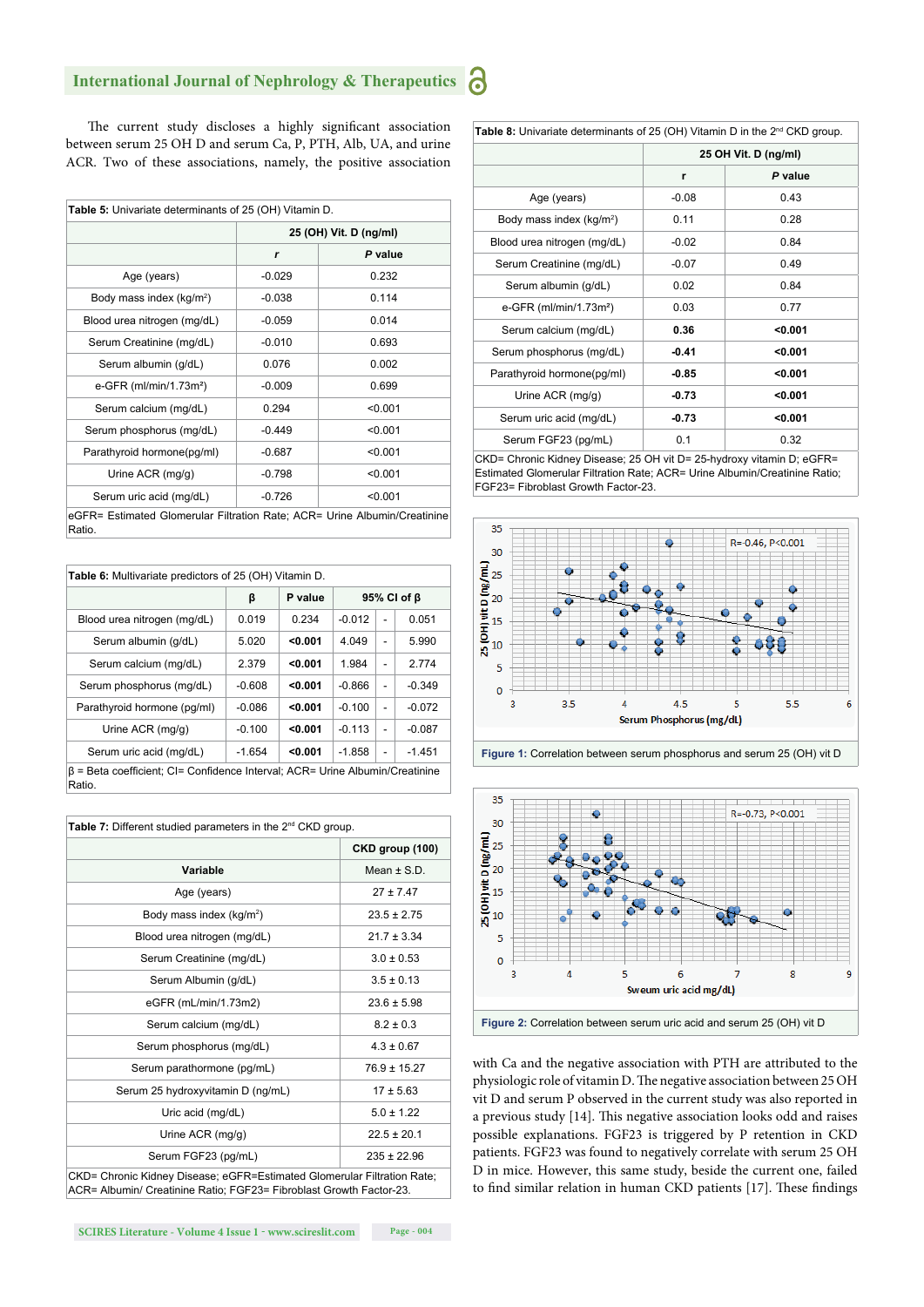



raise a possible direct effect of P on 25 OH D. Serum P correlates with 24 hydroxylase RNA [18]. This relation means that high serum P can increase catabolism of 25 OH D by the excess activation of Cyp24a1 24 hydroxylase.

For long time, serum Alb was considered as the principal marker used to identify malnutrition in CKD patients if such cases have normal liver function and do not suffer heavy proteinuria. However, further studies and observations have reconsidered serum Alb. as a marker of illness rather than nutrition [19]. The significant positive association of serum Alb. with serum 25 OH vit D denotes that this level might be affected by the health status of CKD patients.

Low 25 OH D was previously reported in CKD patients having sub-nephrotic range of proteinuria [13] and even in those having microalbuminuria [20]. In the current study, CKD patients with increased urine ACR were in the range of microalbuminuria. Serum 25 OH D in these patients has a significant negative association with urine ACR. The Molecular Weight (MW) of Vitamin D Binding Globulin (VDBG) is 52 kDa, a little bi-lower than albumin [21]. 25 OH D bound to VDBG is filtered at glomeruli. Under physiologic conditions, reabsorption of 25 OH D- VDBG complex at proximal tubular cells is mediated by megalin present at the brush border [22]. Whether increased filtration of 25 OH D- VDBG complex or its decreased reabsorption by proximal tubular cells due to down regulation of megalin in CKD patients still needs further studies. On the other hand, rats develop podocyte injury and renal dysfunction if they are 1,25  $\rm (OH)_2$  D -deficient. 1,25  $\rm (OH)_2$  D -deficient animals develop decreased expression of nephrin, podocin, and desmin in the

podocyte [23]. In 1,25  $(OH)_{2}$  D -deficient mice, glomerular transient receptor potential cation channel 6 (TRPC6) expression is increased, accompanied by podocyte foot process effacement and proteinuria [24]. Being the substrate of 1,25  $(OH)_{2}$  D, deficiency of 25 OH D can result in injury of the renal filtration barrier, leading to proteinuria and consequent renal dysfunction.

The significant negative association between 25 OH vit D and serum UA is more difficult to explain. This association was once observed in old Chinese women with normal kidney functions [25]. The liver is the major if not the sole source of 25 OH vit D production [26]. UA is an important factor underlying Non-Alcoholic Fatty Liver Disease (NAFLD) in patients with or without CKD [27,28]. The significant association of NAFLD and low 25 OH vit D is reported in many recent studies [29-23]. Taken together, these studies raise strongly the possibility of inhibition of hepatic 25 hydroxylation of vitamin D by the high serum UA in patients with or without CKD. A second possibility might be through the recently discovered down regulation of the urate exporter**,** ATP-Binding Cassette Transporter G2 (ABCG2), by PTH [33]. ABCG2 is responsible for intestinal excretion of UA [34]. PTH induced down regulation of ABCG2 might thus cause retention of UA. In other words, low 25 OH vit D stimulates PTH secretion that in turn causes UA retention. In the current study, the relative weight of 25 OH vit D in association with PTH versus UA criticizes this possibility.

Finally, it seems that serum 25 OH is not a mere indictor of vitamin D status among pre-dialysis CKD patients. At least 3 factors that are commonly encountered in these patients would interfere between real vitamin D input and the estimated level of 25 OH vit D. Future experimental and clinical trials are still needed to explain the discrepancy in the prevalence and the severity of vitamin D deficiency that can not be explained by the environmental and nutritional factors, the inconsistency in the association between vitamin D deficiency and the different factors accused in different studies, and to confirm the or obviate the conclusion of the current study.

## **ETHICAL COMMITTEE APPROVAL**

The local ethical committee of the Internal Medicine department, School of Medicine, Cairo University, approved this work.

## **ACKNOWLEDGMENTS**

Professor Usama and Dr. Ahmed Fyed suggested the hypothesis and objectives of this study, Dr. Dina collected the necessary literature, Dr. Mahmoud El Nokeety and Dr. Ahmed Heikal collected the study subjects, Dr. Ahmed Fyed collected the samples and made the statistics prof Usama wrote the manuscript, Dr. Mervat shared in collection of samples and doing the statistics, Dr. Dina made the final revision, Professor Mona supervised the different steps of manuscript creation and finalization.

## **HUMAN AND ANIMAL RIGHTS**

All procedures performed in this study involving human participants were in accordance with the ethical standards of the institutional and/or national research committee and with the 1964 Helsinki declaration and its later amendments or comparable ethical standards.

## **INFORMED CONSENT**

Informed consent was obtained from all individual participants included in the study.